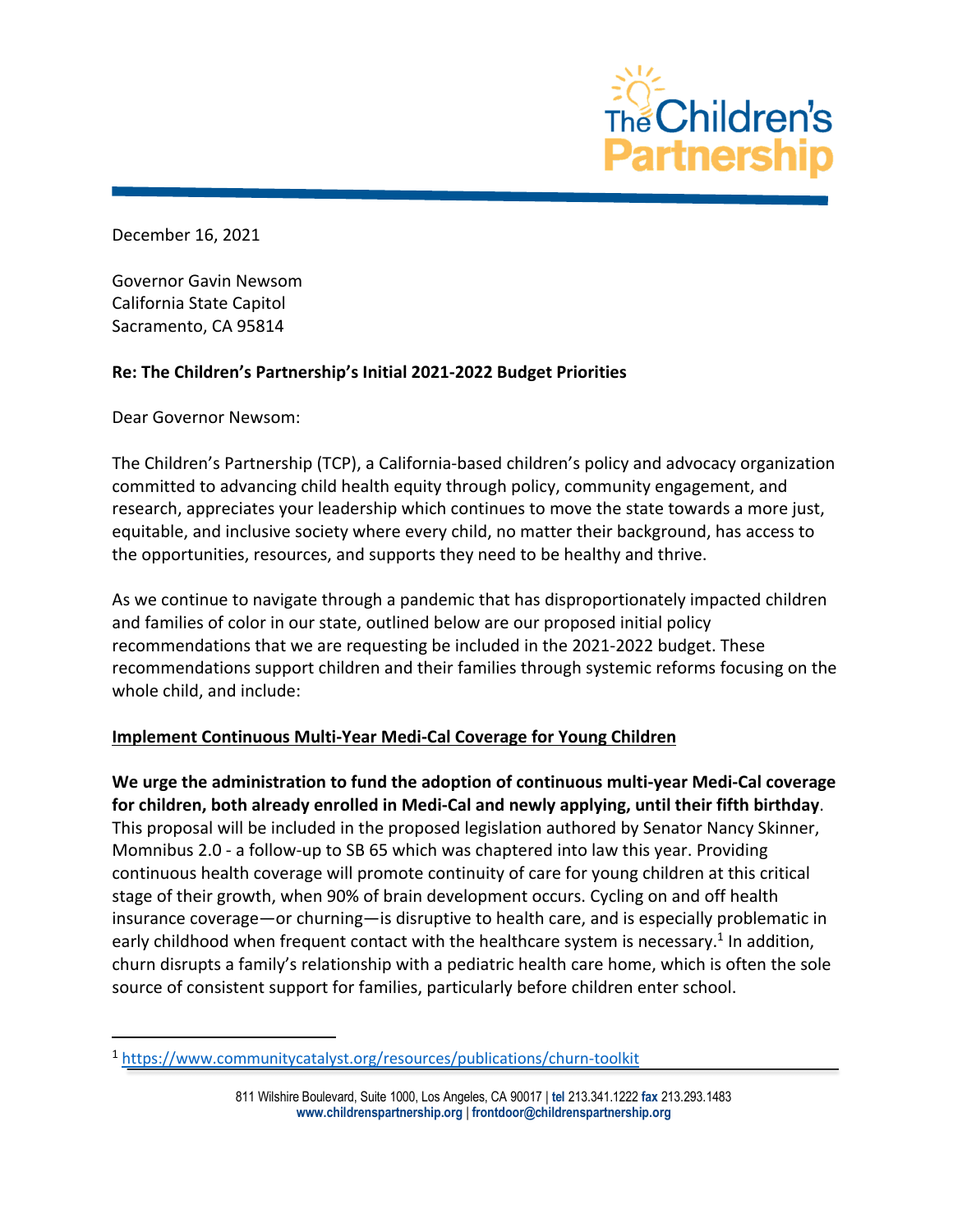Continuous coverage for young children will also help California effectively respond to Medi-Cal's historically low preventive care rates for children. The provision of continuous coverage will ensure that families have access to well-child visits and vaccinations without concerns about whether those visits will be covered by Medi-Cal. This coverage is particularly important given evidence that the pandemic has drastically reduced pediatric health care utilization.<sup>2,3,4</sup>

#### **Increase Access to Mental Health Services through School-Based Telehealth Guidelines**

**We request your support of the implementation of the statewide race equity driven guidelines for the use of telehealth technology to provide mental health and behavioral health services to children and youth in public schools.** California, like the entire country, is in the midst of a youth mental health emergency as rates of untreated depression, suicide, and self-harm among young people continue to increase. Last week, the U.S. Surgeon General issued a rare health advisory highlighting the urgent need to address the nation's youth mental health crisis. As students across California continue to face challenges in accessing mental and behavioral health care in their communities, schools are singularly well positioned to help fill gaps in access to care. The school-based telehealth model is an evidence-supported opportunity proven effective in several sites throughout the country. Coordinated and innovative strategies, such as school-based telehealth models, break down barriers to access and utilization of services by leveraging technological solutions to meet most young people where they are – in school. With the leadership of the Department of Health Care Services, (DHCS), the California Department of education (CDE) and other key stakeholders, we seek to develop guidelines for the utilization of telehealth to improve access to mental health services in schools.

## **Expand Infant and Early Childhood Mental Health Services**

**We also request expanded early childhood mental health and trauma-informed care investments with no less than \$200 million serving young children ages 0 to 5 and their families in community settings, including through investments in Infant and Early Childhood Mental Health (IECMH) consultations, an evidence-based approach that has been identified as a way to address rates of preschool suspension and expulsion, and improve children's social-emotional wellbeing.** Research has proven that the brain development of infants and toddlers is more rapid and foundational than that of any other age group. Babies' earliest relationships and experiences shape the architecture of their brain, creating a foundation on which future development and learning unfolds. Yet, alarmingly, 9.5–14% of all children birth to six experience emotional, relational, or behavioral disturbances that meet medical necessity

<sup>&</sup>lt;sup>2</sup> California State Auditor, 2018-111 "Millions of Children in Medi-Cal are Not Receiving Preventive Health Services."; Medi-Cal Preventive Care Utilization Report, 2020, DHCS.

<sup>3</sup>https://www.commonwealthfund.org/publications/2020/oct/impact-covid-19-pandemic-outpatientcare-visits-return-prepandemic-levels, and https://www.cdph.ca.gov/Programs/OPA/Pages/NR20- 090.aspx#YourActionsSavesLives<br>4https://medium.com/rapid-ec-project/health-still-interrupted-pandemic-continues-to-disrupt-young-

childrens-healthcare-visits-e252126b76b8

<sup>811</sup> Wilshire Boulevard, Suite 1000, Los Angeles, CA 90017 | **tel** 213.341.1222 **fax** 213.293.1483 **www.childrenspartnership.org** | **frontdoor@childrenspartnership.org**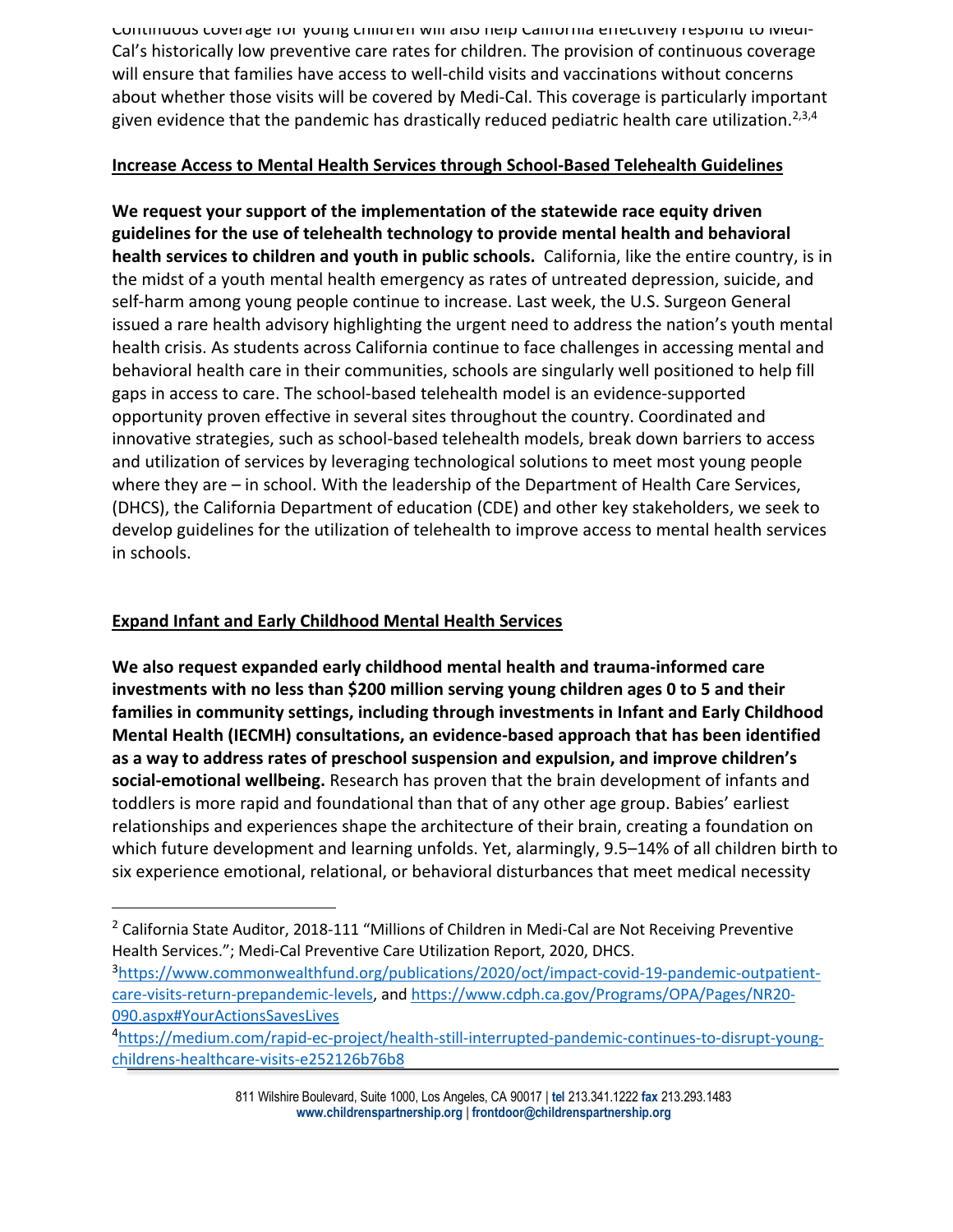criteria for mental illness5 and Adverse Childhood Experiences (ACEs) are experienced by more than one in three children under 6 years old. To meet the State's goal of reducing ACEs by half and to advance your commitment to improving the mental health of our state's children and youth 0-25, one key component is the prioritization of the social-emotional health of children ages 0 to 5 through a multi-layered, multi-systems approach that brings mental health services for infants and toddlers directly into communities.

### **An Inclusive and Robust Community Health Workforce**

With the inclusion of Community Health Workers and *promotores* (CHW/P) as a Medicaid benefit in the proposed State Plan Amendment (SPA), we look forward to working with the Administration to **create a dedicated community health worker benefit that is available and specific to all children enrolled in Medi-Cal.** Although CHWs are more frequently deployed to work with adults, evidence suggests community health workers can help manage childhood chronic health conditions, reduce child morbidity and mortality, improve maternal and newborn health, support breastfeeding, bolster immunization uptake, and help families enroll in health insurance, among other child-focused benefits. Further, community-based organizations (CBOs) who employ *promotores* and CHWs should also be able to supervise a CHW and bill for their services. **Valuing the leadership of community organizations will strengthen the capacity of our health care systems to respond in a more equitable manner to the specific needs of our communities.** 

We look forward to working with the Administration and Legislature to recommend public policy solutions that advance child health equity and serve the best interests of California's children, families and communities.

Please contact Aracely Navarro, Associate Director, Government & Community Relations at anavarro@childrenspartnership.org or (916) 838-7295 if you have any questions about our state budget priorities.

Again, thank you for your continued leadership in our shared work to raise a healthier generation of Californians.

Sincerely,

Mayra Alvarez

Mayra E. Alvarez, MHA President

811 Wilshire Boulevard, Suite 1000, Los Angeles, CA 90017 | **tel** 213.341.1222 **fax** 213.293.1483 **www.childrenspartnership.org** | **frontdoor@childrenspartnership.org**

<sup>5</sup> Zero to Three, 2017: *The Basics of Infant and Early Childhood Mental Health: A BriefingPaper;*B rauner&Stephens,2006:*Estimating the Prevalence of Early Childhood Serious Emotional/Behavioral Disorders: Challenges and Recommendations*